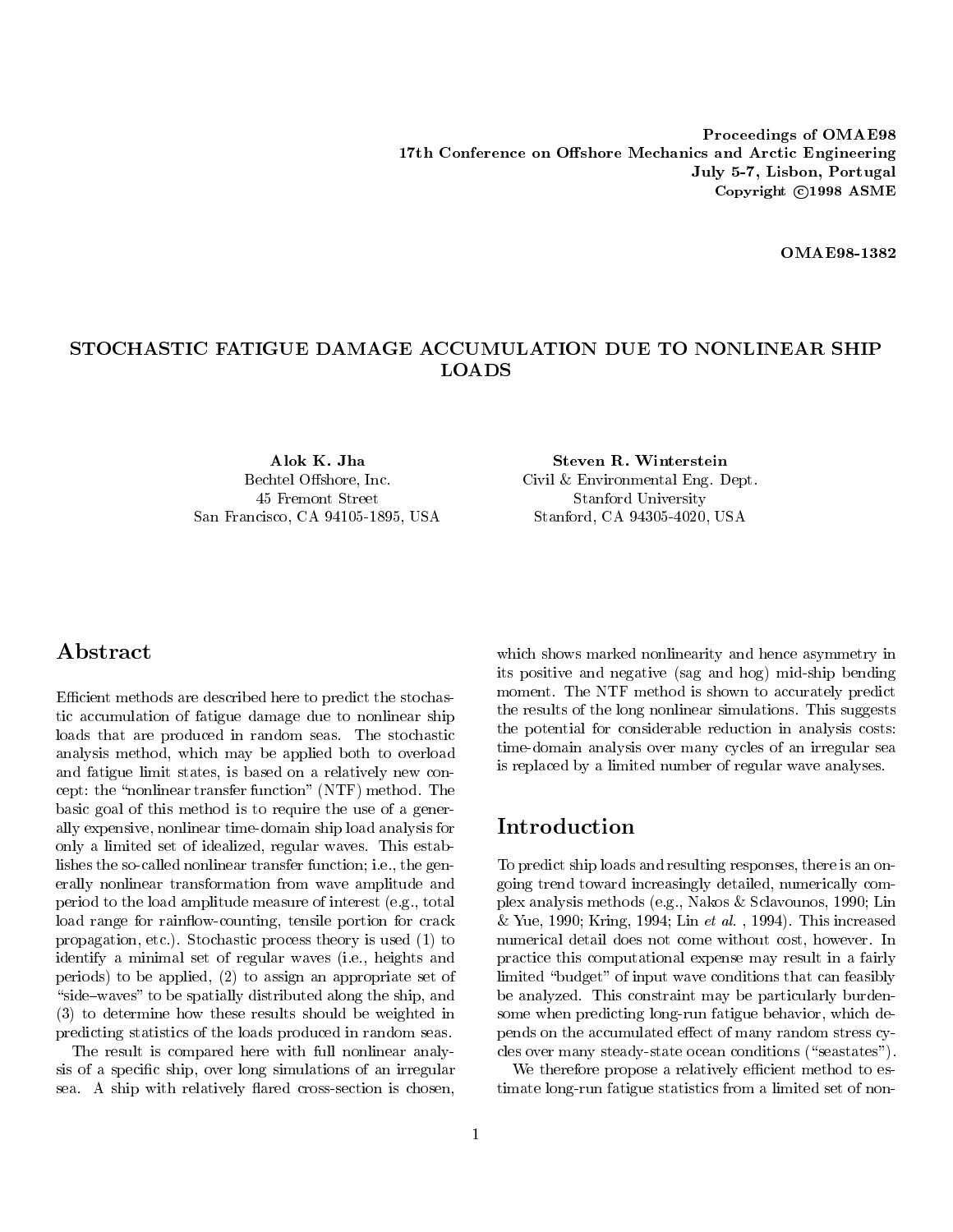linear time domain analyses. This "nonlinear transfer function" method has previously been suggested to model sideshell ship fatigue (Hansen & Winterstein, 1995), and to predict extreme ship motions (Winterstein, 1991). These previous studies, however, have generally lacked conrmation studies using nonlinear time domain analyses of sufficient length for statistical purposes. We perform such confirmatory analyses here, based on detailed study of wave and ship load statistics over 20 hours of time domain simulation.

The simulation-based studies documented here have resulted in a variety of improvements in the method. These include modication of both the underlying assumptions of Rayleigh-distributed wave heights, and of the Longuet-Higgins distribution of wave periods conditional on their heights. A further extension is the additional study of the appropriate construction of adjacent "side waves," of particular signicance for ship structures.

Fatigue predictions are also made here using a conventional frequency-domain stochastic fatigue analysis. This analysis method assumes a linear model of ship behavior. Because nonlinear behavior is generally most severe in rare, large-wave conditions, it is often anticipated that linear models may still suffice to predict average fatigue behavior if not ultimate collapse loads. Notably, it is found here that nonlinear effects can significantly affect even average fatigue behavior, particularly for materials that show relatively steep  $S-N$  fatigue curves (i.e., large values of the exponent b that relates stresses to damage).

It should also be noted that while this methodology is proposed and studied here in the context of ship loads, it is intended to be generally applicable to any offshore structure or vessel that responds primarily in a quasi-static (although nonlinear) manner under random wave excitation.

# Ship Model

We apply our fatigue analysis procedures to a particular monohull ship. A body plan and a strip model of this ship are shown in Figure 1 and the main particulars of the ship are given in Table 1. The cross-section of the ship changes along its length, with 
ared cross-sections at the ends of the ship and box cross-sections towards mid-ship (see Fig. 1b). The ship-equipment mass and the ship dead-weight cause nonuniform mass distribution along its length. A ship moving in the waves is sub jected to many kinds of loads: vertical and horizontal bending moments, torsional moments, side shell intermittent water pressures, etc. In this study we consider only the mid-ship vertical bending moments (or equivalently, the mid-ship bending stresses) as loads on the ship. The sagging condition causes tensile stresses in the ship bottom, while the hogging condition may extend fatigue cracks in the ship deck. Lateral side shell or torsional

Table 1: Main Particulars of Ship presented in Fig. 1

| Specification                 | Value                   |
|-------------------------------|-------------------------|
| Length between perpendiculars | $166\mathrm{m}$         |
| Beam                          | 24.65m                  |
| Draft                         | 8.85m                   |
| Weight                        | $2\times10^5$ kN        |
| Waterplane Area               | $2.84 \times 10^3$ sq.m |

loads are not considered in this study; however, as noted above the methodology developed here may be applicable for these loads as well.

In the analysis performed here, the ship is assumed to be rigid, and responds to wave loads under head seas in the heave and pitch degrees of freedom. The time-domain nonlinear analysis method used in this study is an inhouse program developed at Det Norske Veritas, denoted NV1418 (Børresen, 1981; Frimm, 1991). This is a 2D analysis program, which uses a simple strip theory approach. The response analysis proceeds by simulating a random wave elevation history in time and space, and integrating the spatially distributed water pressure to the exact wetted surface to find the resulting ship forces and motions. This pressure integration to the instantaneous wetted surface, and the flared hull cross-section, contribute primarily to the nonlinearity in the ship loads. While more sophisticated nonlinear analyses are certainly possible, this simple 2D strip theory analysis provides a useful first candidate with which to confirm simpler analytical methods. It reflects, for example, the asymmetry between sag and hog bending moments due to the flared cross-section. In contrast, a linear analysis is based on the assumption of small ship oscillations and, consequently, its predictions of bending moments do not show any asymmetry between sag and hog. A numerical comparison of these linear and nonlinear predictions follows in the next section.

# Ship Response: Linear vs Nonlinear Analysis

We compare here the ship response—specifically, its midship bending moment—as predicted from linear and nonlinear analyses. The ship is assumed to be traveling at a speed of 10 knots  $(=5.144 \text{ m/s})$  into a head sea. The input wave is modelled as a Gaussian process with JONSWAP spectrum, whose parameter values are given by the significant wave height  $H_s = 5$ m, spectral peak period  $T_p = 10$ s, and peakedness factor  $\gamma = 3.3$ . This spectral peak period corresponds to a wave length that roughly coincides with the length of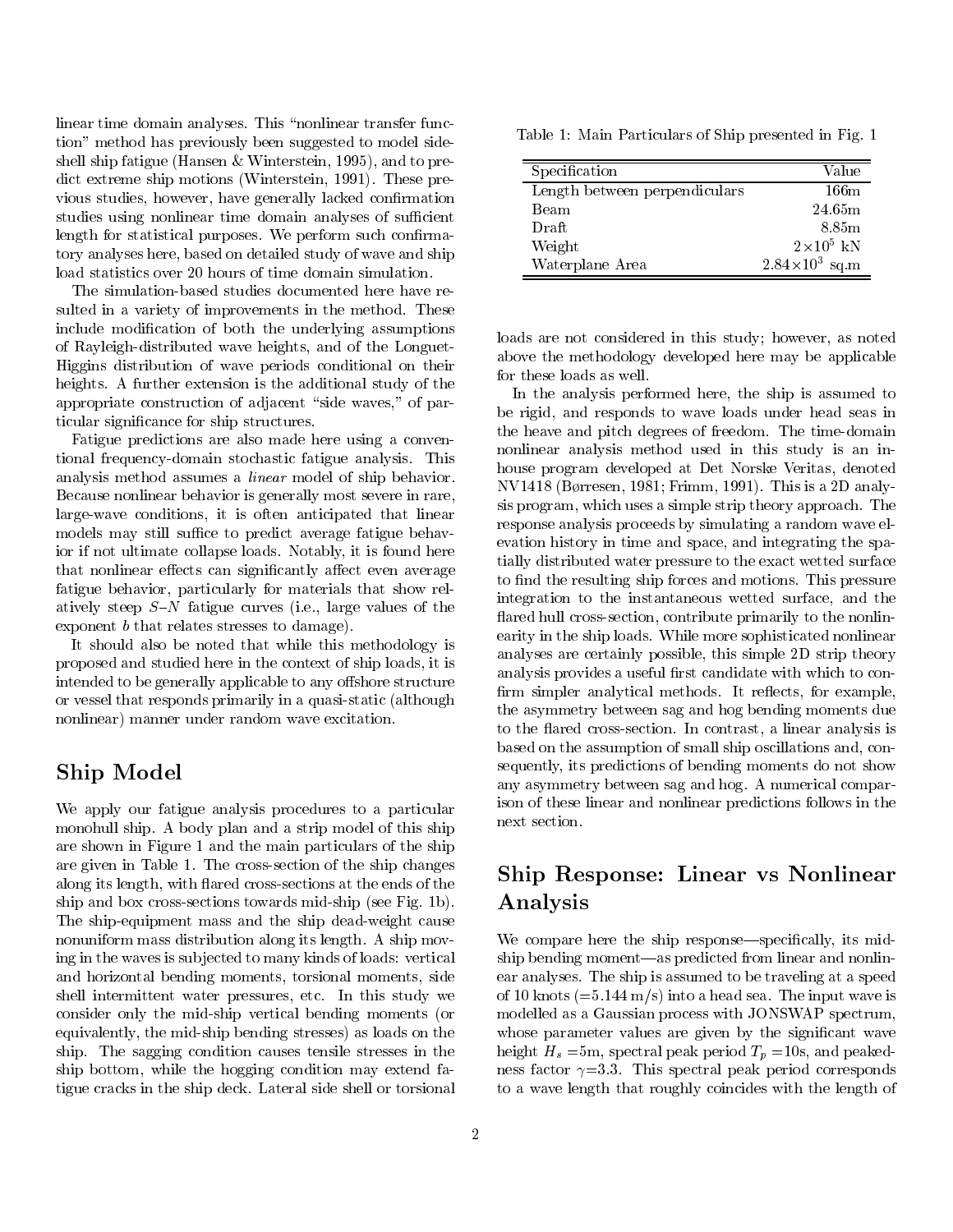the ship. Therefore, this may be a critical seastate in which to accurately estimate ship loads and responses, and it provides a good test of the simplied nonlinear analysis method proposed here.

In the linear analysis, ship loads are estimated by integrating water pressures not to the actual instantaneous surface, but rather to the mean water level (WAVESHIP, 6.1, 1993). This results in a linear transfer function, as shown in Fig. 2, which relates the wave elevation process  $\eta(t)$  to the mid-ship bending moment response. Note the peak in this linear transfer function at about  $f = 0.1$ Hz. This amplification is again a geometrical effect: it occurs at waves whose lengths coincide with the ship length.

Figure 3 shows a representative portion of the time histories of the waves (as measured at the middle of the ship), and the corresponding mid-ship bending moment predicted by both linear and nonlinear analyses. As expected, the nonlinear analysis is found to yield sag bending moments (positive peaks) that are typically larger than the neighboring hog bending moments (absolute value of negative peaks). This asymmetry is not captured by the linear analysis. Also, as compared with the more accurate nonlinear model, the linear model appears to underestimate the net range (i.e., sag+hog) of the bending moment history. This is signicant in that a number of fatigue models use this range as their governing load parameter.

Table 2 shows the corresponding summary statistics of the response, as predicted both by linear and nonlinear analyses. Note that if the bending moment response  $x(t)$ nas mean value  $\mu$ , its variance  $\sigma^-$  is defined as the average  $\qquad\qquad$   $_{\rm H}$ value of  $|x(t) - \mu|$ . The corresponding standard deviation sag (rms) value,  $\sigma$ , provides a useful measure of the average response amplitude. Notably, the linear analysis underestimates  $\sigma$  by roughly 30%; thus, even if a Gaussian model of  $x(t)$  is assumed (consistent with a linear analysis), its rms is considerably underestimated by applying the linear ship transfer function. This supports the qualitative observation, from Figure 3, that bending moment ranges tend here to be underestimated by linear theory.

The skewness  $\alpha_3$  and kurtosis  $\alpha_4$  measure deviations from the Gaussian model, and are special cases of the general *standardized* higher moment  $\alpha_n$ , defined as the average value of  $(x(t) - \mu)/\sigma$ . For odd values of n, positive values of  $\alpha_n$  reflect asymmetry. Thus, the significantly positive skewness,  $\alpha_3 = 0.6$ , reflects that the asymmetry between sag and hog, qualitatively observed over the time history portion in Figure 3, persists systematically over the entire history.

Figure 4 compares the fatigue damage from the linear analysis to that from the nonlinear analysis. We assume here that fatigue accumulation is modelled either through Miner's rule, or through a crack propagation model using a

Table 2: Statistics of Ship Load History

|                     | Linear Analysis         | Nonlinear Analysis      |
|---------------------|-------------------------|-------------------------|
| Mean $\mu$          |                         | $0.21 \times 10^5$ kN m |
| Sigma $\sigma$      | $1.06\times10^{5}$ kN m | $1.36 \times 10^5$ kN.m |
| Skewness $\alpha_3$ |                         | 0.6                     |
| Kurtosis $\alpha_4$ | 30                      | 34                      |

form of the Paris equation. In either case, a mean damage rate  $\overline{D}$  can be defined as the reciprocal of the mean fatigue life. As is commonly the case for variable-amplitude loads, this damage rate is taken to be proportional to  $B$ , the  $b$ -th moment of the governing stress parameter  $S$  over the  $N_{\text{cycles}}$ stress cycles:

$$
\overline{D} \propto \overline{S^b} = \frac{1}{N_{\text{cycles}}} \sum_{i=1}^{N_{\text{cycles}}} S_i^b \tag{1}
$$

The parameter  $b$  here is a material property, reflecting the slope of either the S-N curve  $(1/N \propto S^b)$ , or the Paris equation describing the crack growth rate per cycle  $(da/dN \propto S^b)$ .

For the nonlinear time-domain analysis, the damage rate  $\overline{D}_{NL}$  is simply taken as the observed b-th moment, as in Eq. 1, over the  $N$  simulated stress cycles. We consider here three separate cases, in which the stresses  $S_i$  denote either (1) the sag-induced portion of the stress cycle, (2) the hoginduced of the stress cycle, or (3) the total stress range (i.e., sag+hog). The resulting damage,  $D_{NL}$ , will be regarded here as the "exact" damage estimate, which will serve as the point of comparison for simplied damage approximations. The corresponding damage from linear theory is simply

$$
\overline{D}_{LIN} \propto \overline{S^b} = \int s^b f(s)ds
$$

$$
= (b/2)! (\sqrt{2}k\sigma)^b
$$
(2)

This result uses a Rayleigh model of the probability density  $f(s)$ . Its result is cast in terms of the rms response  $\sigma$ predicted by linear theory, and the factor  $k$  which equals 1 to predict sag or hog stresses, while  $k=2$  if the total stress range is to be modelled as the chosen fatigue growth indicator.

Fig. 4 shows that the sag-induced fatigue damage can be considerably underpredicted by the linear model. The linear model more accurately predicts hog-induced damage, as may be anticipated since the hog portions of the predicted bending moments appear closest to those of the nonlinear analysis (see Fig. 3). Note that hog bending moments occur due to wave crests near mid-ship (see Fig. 1) where the cross-section is box-like, suggesting that there is potential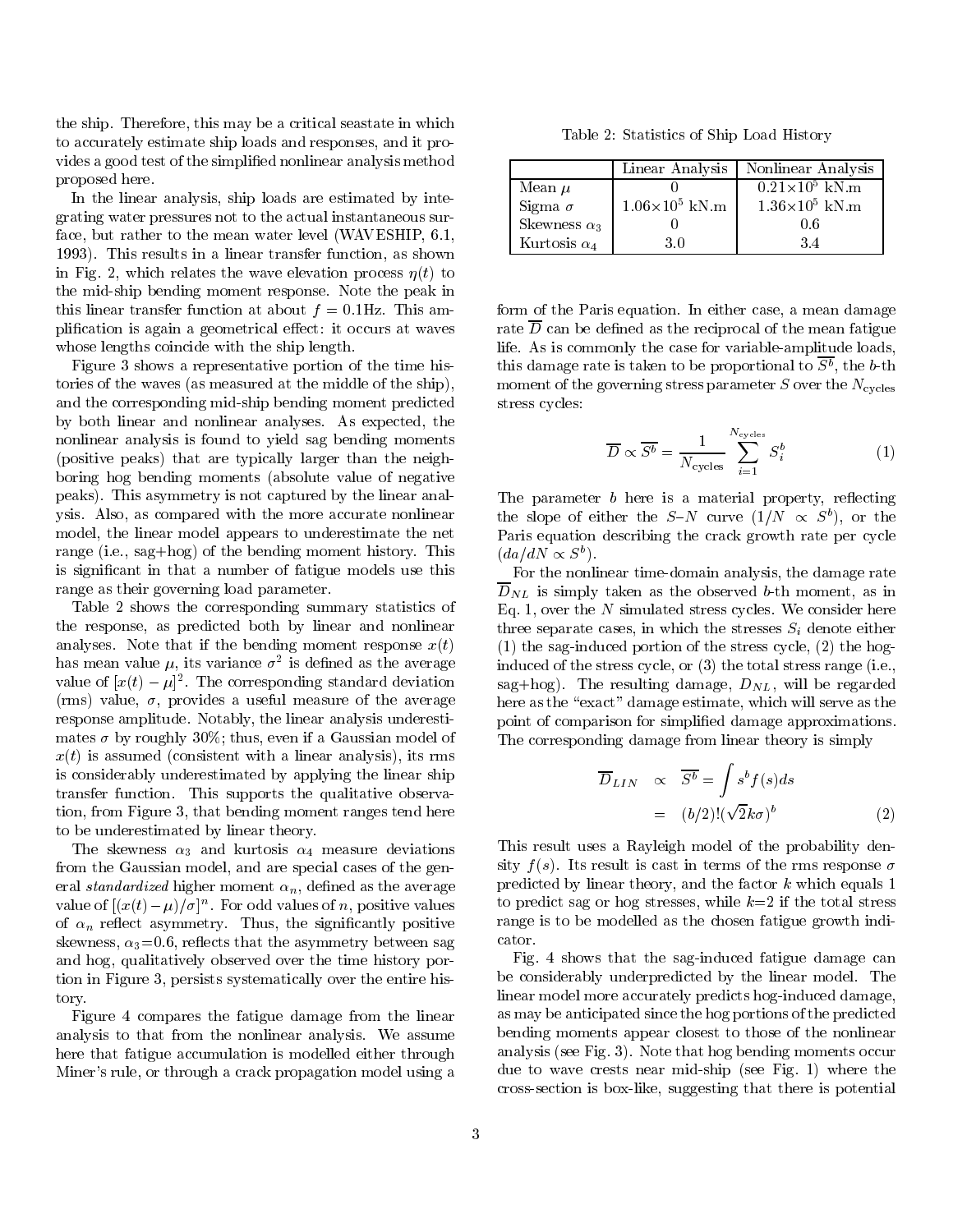for linear theory to correctly predict hog bending moments. As a net effect of sag and hog, the range-induced fatigue damage is also underpredicted by the linear model, although to a lesser extent than in the case of sag.

As seen in Fig. 4, a nonlinear analysis of sag-induced fatigue for a flared ship can provide larger fatigue damage estimates than a linear analysis, particularly for large values of the fatigue exponent b. We therefore introduce in the next section a new model, which seeks to predict this increased damage due to nonlinear effects, without the expense of full time-domain simulations.

# Proposed NTF Model

In the nonlinear transfer function (NTF) model, the major assumption is that the response behavior may be nonlinear but remains essentially memoryless. That is, a single sinusoidal wave cycle of the form  $\eta(t)=A\cos(\omega t)$  always gives rise to a regular load/response  $x(t)$  with the same frequency,  $\omega$ , and amplitude,  $H_{NL}(A,\omega)$ :

$$
x(t) = H_{NL}(A,\omega)\cos(\omega t + \phi)
$$
 (3)

The quantity  $H_{NL}(A,\omega)$  is referred to here as the nonlinear transfer function. If the system is in fact linear,  $H_{NL}(A,\omega)$ is simply  $A \cdot |H_{LIN}(\omega)|$  in terms of the linear transfer function  $H_{LIN}(\omega)$ . More generally,  $H_{NL}(A,\omega)$  permits an arbitrary nonlinear trend of response with  $A$ , the input wave amplitude. (Note that the assignment of a symmetric cosine function in Eq. 3 is not critical; in general,  $H_{NL}$  can be defined as either the positive or negative amplitude, or the total range, of the generally asymmetric response. Note also that in the linear case, the phase shift  $\phi$  in Eq. 3 is typically captured through the relative sizes of the real and imaginary parts of  $H_{LIN}$ . This can also be done by defining a complex-valued  $H_{NL}$ , but for fatigue calculations these phase shifts are generally not of fundamental importance.)

The nonlinear model then considers the wave  $\eta(t)$  at any time as relatively narrow-band, with well-defined local amplitude  $A$ —e.g., an envelope value—and corresponding local frequency  $\omega$ . If we can estimate the joint probability density  $f(A, \omega)$  that various  $(A, \omega)$  pairs will occur within a random seastate, the corresponding average fatigue damage can be estimated as

$$
\overline{D} \propto \overline{S}^{b} = \int_{all \ A,\omega} [H_{NL}(A,\omega)]^{b} f(A,\omega) dA d\omega
$$
  

$$
\approx \sum_{all \ i,j} [H_{NL}(A_{i},\omega_{j})]^{b} p_{ij} \qquad (4)
$$

In this section we consider appropriate choices of  $f(A, \omega)$ , based on the observed behavior of our simulated Gaussian wave histories  $\eta(t)$ . The following section uses these models, discretized into probabilities  $p_{ij}$  of falling into various  $(A_i, \omega_j)$  cells, to estimate damage as in Eq. 4.

Early applications of the NTF method (e.g., Winterstein, 1991; Hansen & Winterstein, 1995) have used basic models of  $f(A, \omega)$ , arising from random vibration theory of narrowband Gaussian processes. The resulting wave amplitudes were assumed to be Rayleigh distributed, and the conditional density  $f(\omega|A)$  of frequency given amplitude used the Longuet-Higgins model (Longuet-Higgins, 1983), again based on envelopes of a narrow-band process. Here, how ever, we propose to replace the Rayleigh distribution for wave amplitude (and height) with a different model proposed by Forristall (Forristall, 1978). This is an empirical distribution, based on measured wave data. Both the Rayleigh and Forristall models are special cases of general Weibull models, which when applied to the wave height H gives results of the form

$$
F_H(h) = P[H < h] = 1 - \exp\left[-\frac{(h/\sigma_\eta)^\alpha}{\beta}\right] \tag{5}
$$

in which  $\sigma_n=H_S/4$  is the standard deviation of the wave elevation process  $\eta(t)$ . For the Rayleigh model  $\alpha = 2$  and  $\beta = 8$ , while the Forristall model uses the slightly altered parameter values  $\alpha = 2.126$  and  $\beta = 8.42$ . (These values of the scale factor,  $\beta$ , should be halved to model the wave amplitude  $A=H/2$ .) Note that the Rayleigh distribution is a theoretical distribution for a narrow-band Gaussian  $\eta(t)$ , and to the degree  $\eta(t)$  is not narrow-band, the Rayleigh distribution will tend to overestimate wave height fractiles with respect to simulated Gaussian behavior. The Forristall model indeed predicts somewhat lower heights in the upper tail, due mainly to its larger decay rate  $\alpha$ . Figure 5 confirms that this Forristall model indeed provides a closer fit than the Rayleigh model to the simulated wave heights in this example seastate (with the JONSWAP spectral parameters  $H_s = 5$ m,  $T_p = 10$ s). Similar comparisons of the Forristall model with simulated second-order waves were also found in the wave studies conducted by Jha, 1997a; Jha, 1997c.

For the conditional distribution of wave frequency  $\omega$  given wave amplitude a, the Longuet-Higgins model suggests a truncated normal distribution:

$$
P[\omega > \omega_0] = C \cdot \Phi\left(\frac{\overline{\omega} - \omega_0}{\sigma_{\omega|a}}\right) \; ; \quad \sigma_{\omega|a} = \frac{\overline{\omega}\Delta}{a/\sigma_{\eta}} \qquad (6)
$$

in terms of a mean frequency measure  $\overline{\omega}$ , a spectral bandwidth parameter  $\Delta$ , the standard normal distribution function  $\Phi$ , and the normalizing factor C.  $C^{-1} = \Phi(\overline{\omega}/\sigma_{\omega|a})$ to ensure that  $P[\omega > 0] = 1$ . The quantities  $\overline{\omega}$  and  $\Delta$  are commonly defined in terms of the wave spectral moments  $\sim$   $\sim$   $\sim$   $\sim$   $\sim$   $\sim$  $\int \omega^n S_{\eta}(\omega) d\omega$ :  $\overline{\omega} = \lambda_1/\lambda_0$  and  $\Delta = \sqrt{\lambda_0 \lambda_2/\lambda_1^2 - 1}$ . For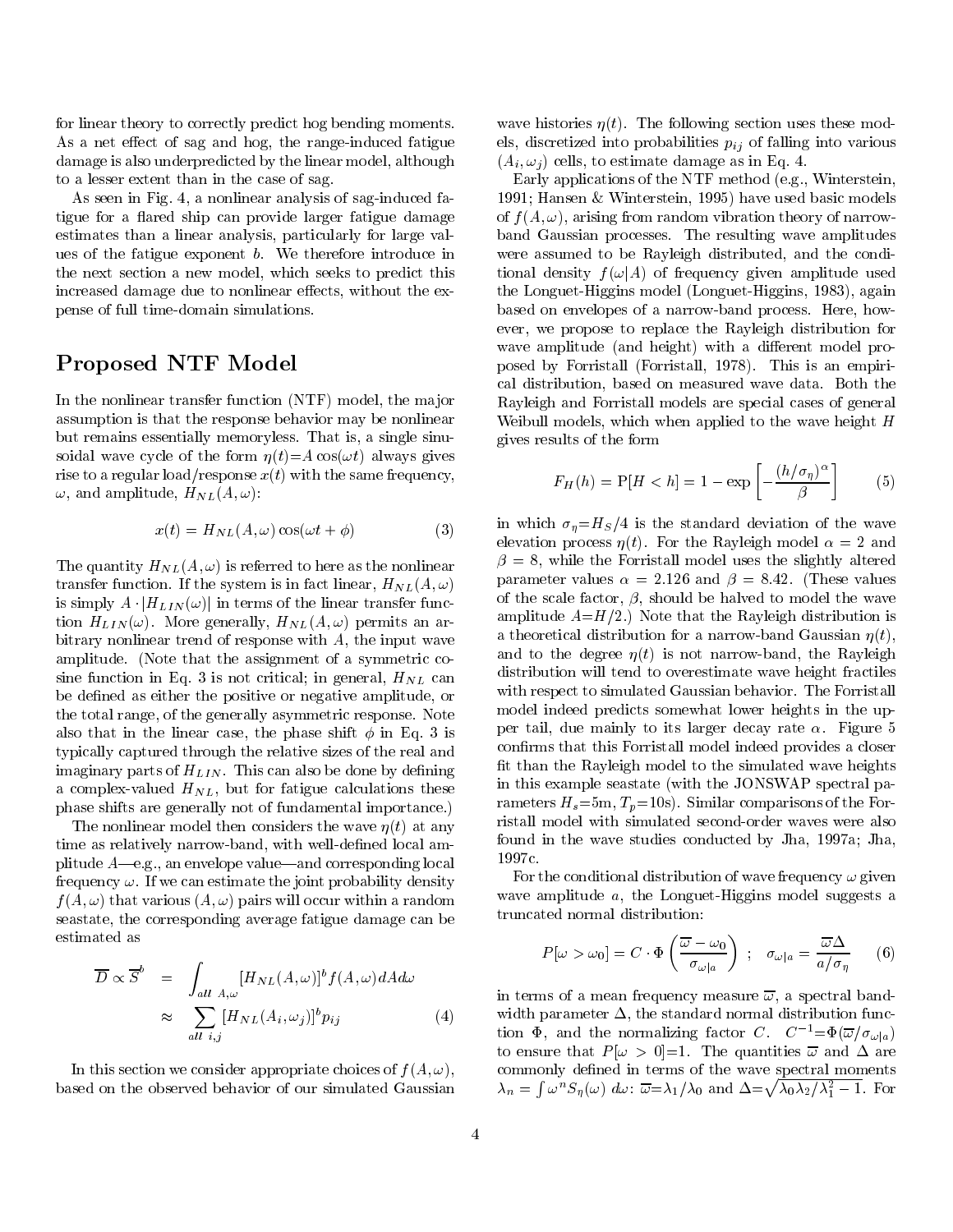example,  $\Delta = 0.42$  for a Pierson-Moskowitz spectrum, and decreases from this value for a JONSWAP spectrum with  $\gamma > 1$ . Similar models for the conditional distribution have been proposed by Canavie et al., 1976 and Lindgren  $\&$ Rychlik, 1982; however, these require at least the fourth spectral moment, which is not generally available for wave spectra.

Based on various comparisons with simulated data, we instead assign the mean frequency  $\bar{\omega}$  as the value  $2\pi/(.92T_p)$ . Figure 6 shows a comparison of the 16th, 50th (median), and 84th percentile values of wave periods T from simulation to this "modified" Longuet-Higgins model. (Note that the corresponding probability  $P[T < t_0]$  is equivalent to  $P[\omega > 2\pi/t_0]$ ; the latter is then evaluated from Eq. 6.) For wave heights above about 4 meters, reasonably good agreement is found between the predicted and observed percentiles. For smaller wave heights, the theoretical wave periods exceed the simulated periods; however, there is negligible contribution to fatigue damage from these small-height waves. Thus, from a fatigue damage standpoint, the modified Longuet-Higgins model appears to offer a satisfactory approximation to the conditional distribution of wave periods given a wave height.

# Predicted NTF Fatigue Damage vs. Simulated Data

For our baseline NTF prediction, we select 30 sinusoidal waves (see Fig. 7) at which to predict the nonlinear transfer function. (We will return below to consider the sensitivity to the number of waves chosen.) These 30 waves assign 10 equi-spaced wave heights  $H_i$ , each with 3 associated periods  $T_i|H_i$  located at the 16th, 50th, and 84th percentile values of the modied Longuet-Higgins distribution (see Fig. 6). Discrete probability weights  $p_{ij}$  for the 30 pairs have been assigned by discretizing the Forristall distribution of  $H$ , and the modified Longuet-Higgins distribution of  $T/H$ . For example, the three conditional period values  $T_i|H_i$  have been assigned equal probability content (the 16th percentile is roughly representative of probability levels from 0 to 1/3, teh 50th of levels 1/3 to 2/3, and the 84th of levels above  $2/3$ . Once the transfer function  $H_{NL}$  has been calculated for these 30 waves, the damage  $\overline{D}_{NTF}$  is calculated for different b values as in Eq. 4.

Figure 8 compares the predicted damage from Eq. 4 to the actual damage from the time-domain simulations. This simple implementation of the NTF method somewhat underpredicts the sag-induced damage, by about 25% at  $b = 1$ , 70% at  $b = 4$ , and 90% at  $b = 10$ . This motivates a modification of the method, described below, to better account for adjacent "side" waves. Note, however, that even here the

NTF prediction of sag-induced damage improves upon the linear model, which underpredicts damage by about 90% for  $b = 4$  and by almost 2 orders of magnitude at  $b = 10$ . The predicted hog damage from the NTF method seems here to be in good agreement over the range of b values shown.

#### Selection of Side Wave Parameters

In the preceding analysis, the nonlinear transfer function  $H_{NL}$  was evaluated by applying 30 regular, sinusoidal waves with prescribed heights,  $H$ , and periods,  $T$ . In a random sea, however, a single wave with height  $H$  and period  $T$ need not be surrounded by neighboring waves of the same shapes. In particular, a wave with unusually large height is typically surrounded by waves of smaller heights, which regress toward the mean of the underlying wave height distribution. We seek here to quantify this effect, to assign consistent heights and periods,  $H_0$  and  $T_0$ , that are most likely to be associated with a central wave of height  $H$  and period  $T$  (Fig. 9). These are then applied to each of the  $30 \; (H, T)$  points used in our NTF prediction, to determine whether the result provides better agreement with full timedomain simulation.

For the 20 hours of simulated Gaussian waves in the given seastate, the empirical relation  $E[H_0|H]=0.46(H/2)^{1.5}+2$ has been fit directly to the wave height data (Jha, 1997c). This was obtained by pairing every wave height with the height of the next (side) wave in the simulated history. Alternatively, a linear regression model can be directly postulated:

$$
E[H_0|H] = m_H + \rho_{H,H_0}(H - m_H) \tag{7}
$$

Values of the mean wave height,  $m_H$ , and the correlation  $\rho_{H,H_0}$  between successive heights, can be estimated by random vibration theory. For example, the Forristall wave height distribution in Eq. 5 has mean value  $m_H=2.4\sigma_\eta$ , which for this seastate becomes  $m_H = 3.0$ m. Evaluating the correlation function of the wave input,  $\rho_n(\tau)$ , at a lag  $\tau$ corresponding to an average wave period, results in the correlation estimate  $\rho_{H,H_0} = 0.56$ . Figure 10 shows that both of these fitted forms capture the simulated trends found in this example seastate. This figure shows the mean and mean $\pm 1$  standard deviation of  $H_0$ , given various H values in the wave history.

Finally, the period  $T_0$  of the side wave is taken to be the median period from the modied Longuet-Higgins model, based on its corresponding height  $H_0$ . (Given  $H_0$ , we find little additional correlation between  $T_0$  and neighboring period  $T$ .) This permits construction of wave triplets for each of the 30 waves chosen in Fig. 7.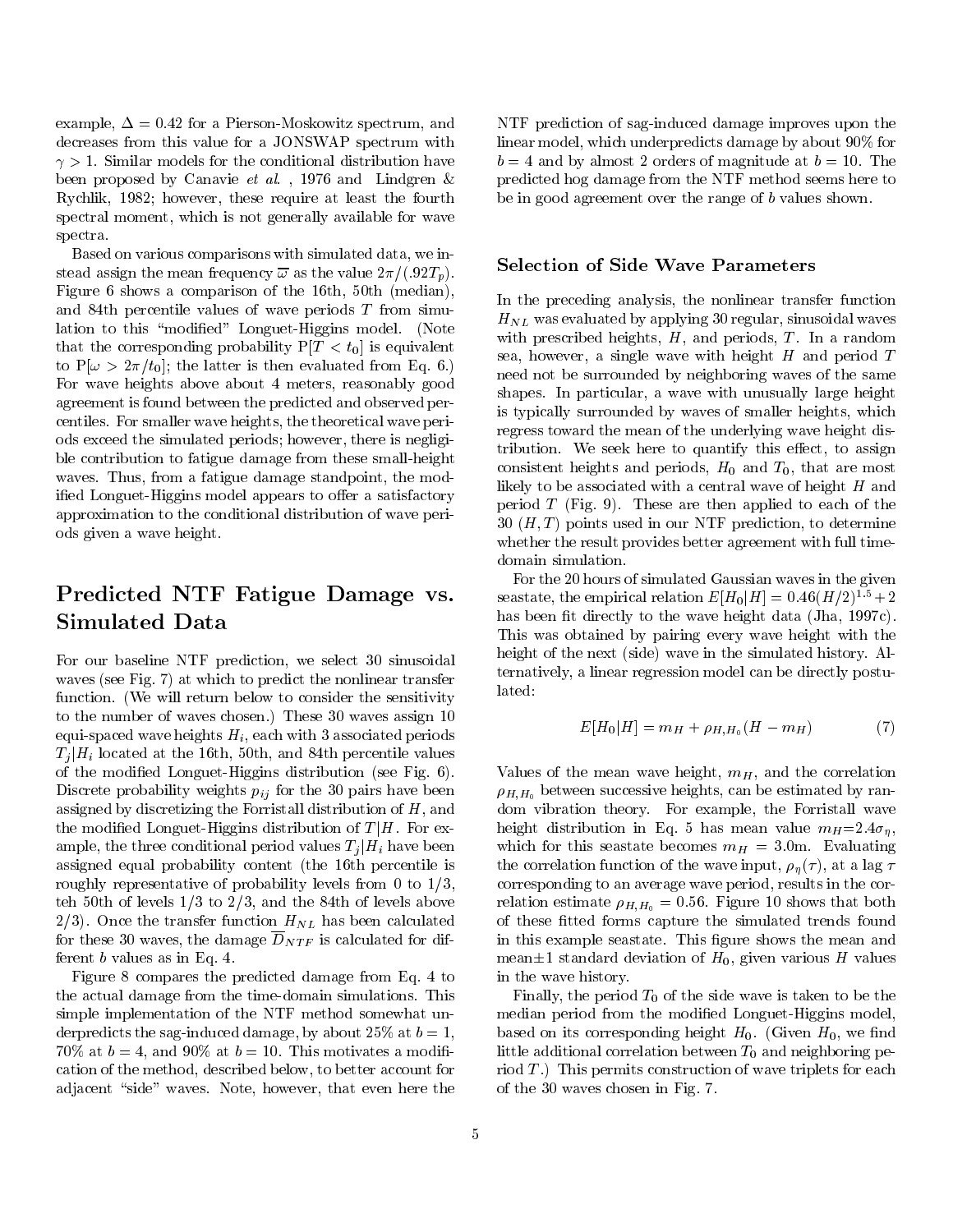### NTF prediction using triplets

Recall from Fig. 8 that using sinusoidal waves, NTF damage predictions are somewhat unconservative for sag, while fairly accurate for hog. Figure 11 shows that by instead using wave triplets, the agreement in sag is considerably improved, while the accuracy in hog is fairly well maintained. (Now, hog-induced damage is overpredicted for small b's by about 30% and underpredicted for large b's by about 20%.) The net result is rather uniform accuracy, in both sag and hog, over a wide range of b values. This is particularly notable in view of the magnitude of prediction errors that arises from conventional linear models. Figures 12 and 13 illustrate this, comparing directly the linear and NTF predictions (with triplets) for the cases of sag and hog, respectively. It is clear the NTF model provides a considerable improvement, without approaching the cost of full timedomain simulation. (It should be noted that estimation of stresses and the resulting fatigue damage in the NTF model took only about 15 minutes of computer time on an HP 9000 workstation, while generation of 20 hours of simulated stresses took about 6 days on the same computer.)

We next investigate the sensitivity of the NTF prediction to the number of waves chosen. We will limit the choice to 15 waves instead of the 30 selected earlier, but locate these at quadrature points to make best use of these limited resources. Figure 14 shows the locations of the 15 waves chosen. Five wave heights were chosen from the Forristall distribution (Eq. 5) based on Gauss-Laguerre quadrature points, and for every wave height we choose three wave periods based on Gauss-Hermite quadrature points (Winterstein, 1991). Figure 15 shows the resulting sag and hog fatigue damage. As compared with Fig. 11, we find similar accuracy for fairly low stress exponents (e.g., up to b values of 4 or 5). This accuracy tends to deteriorate, however, for higher b values. Because quadrature points are designed to be optimal for low-order polynomial integrands, one may expect that higher b values will require a larger number of points, particularly in the most critical, wave height dimension. Thus, the optimal mesh will generally be problemspecific, depending on the degree of nonlinearity between input (e.g., wave height) and resulting fatigue damage.

## Further NTF improvements using calibration

Finally, in the course of diagnosing the potential inaccuracies of the NTF model, a variety of additional modifications have also been considered (Jha, 1997b; Jha, 1997c). These can produce still greater accuracy, but their calibration requires additional information concerning the stress process. (For example, they may require that a limitedduration stress simulation be performed.)

One such modication is to explicitly seek to include the variability in stress level,  $S$ , produced by different waves with the same height,  $H$  and period  $T$ . This can relax the assumption of memoryless loading, by directly reflecting the degree to which there is no unique, deterministic relation between  $H$  and  $S$ . This effect is quantified here by using data to estimate the coefficient of variation (COV) of S given  $H$ and  $T$ . Figure 16 shows that by including this scatter, NTF predictions of sag-induced damage are improved for a wide range of  $S-N$  exponents. The "without correction" result is the same as the NTF sag prediction shown in Fig. 11 where no calibration to simulated stresses has been done. Similar corrections can improve the hog-induced damage predictions, particularly when a bias factor is also introduced. More details on these and other corrections can be found in Jha, 1997b; Jha, 1997c.

# Summary and Conclusions

- A relatively new, "nonlinear transfer function"  $(NTF)$ method has been described, and used to predict ship fatigue induced by mid-ship sag and hog bending. The method applies a nonlinear time-domain load analysis at only a limited, critical set of idealized, regular waves. This establishes the nonlinear transfer function; i.e., the generally nonlinear transformation from wave amplitude and period to the load amplitude measure of interest (e.g., total load range for rainflow-counting, tensile portion for crack propagation, etc.).
- To select the critical set of wave heights and associated probability weights, a discretized version of the Forristall wave height distribution has been suggested. A modied version of the Longuet-Higgins model, which rescales the frequency axis to better conform with simulation, has been introduced to select sets of wave periods for each of the given wave heights.
- For spatially distributed ship structures, it is found important to surround the central wave cycle, as characterized by the Forristall and Longuet-Higgins models, not by identical waves but rather with an appropriately modified set of "most likely" side waves. The conditional parameters of the side waves have been proposed here based on probability theory, and shown to match well with the behavior of simulated waves. Using the NTF model with triplets particularly improves its prediction of sag-induced damage, the most severe nonlinear effect found for this flared ship.
- In the example seastate considered for the damage comparisons, the NTF model (with triplets) predicted damage quite close to the results from the full time-domain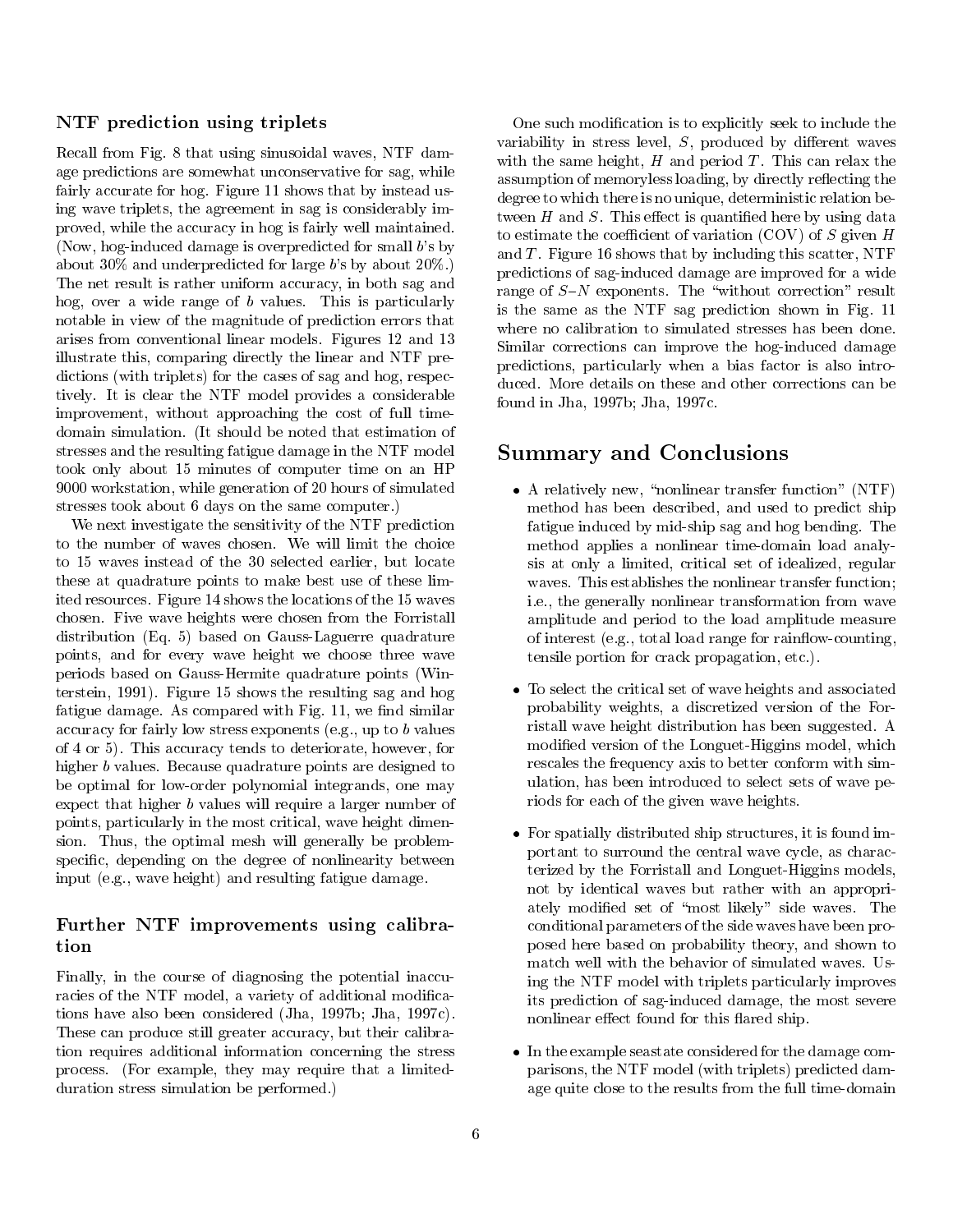simulation, particularly in view of the magnitude of prediction errors that arises from conventional linear models (see Figs. 12 and 13). It is clear that the NTF model provides a considerable improvement, without approaching the cost of full-time domain simulation. Note that the NTF model took only about 15 minutes of computer time while the 20 hours of time domain simulation took about 6 days on an HP 9000 workstation.

 Further suggested studies include comparison with simulated results across other seastates and over long-term conditions, and for other ship responses. Recall that in an effort to challenge the model's ability to capture nonlinear geometry effects, the seastate used here was chosen to have a characteristic wave length comparable to the ship length.

# Acknowledgments

This study is part of the doctoral work of the first author and has been funded by the Office of Naval Research through Grant N00014-9610641. Additional financial support has been provided by the industry sponsors of the Reliability of Marine Structures Program of Stanford Uni versity. We thank Det Norske Veritas, Hovik, Norway for donating the numerical ship model and the ship analysis program.

# References

- Børresen, T. 1981. NV1418- Time Domain Solution of Large-amplitude Ship Motions in Head Seas: Users Manual. Tech. rept. 81-0575. Det Norske Veritas, Oslo, Norway.
- Canavie, A., Arhan, M., & Ezraty, R. 1976. A Statistical Relationship Between Individual Heights and Periods of Storm Waves. In: Proceedings BOSS'76, vol. 2.
- Forristall, G. Z. 1978. On the Statistical Distribution of Wave Heights in a Storm. Journal of Geophysical Research,  $83(C5)$ ,  $2353-2358$ .
- Frimm, F. 1991. Implementation of Irregular Waves into Program NV1418. Tech. rept. Veritas Marine Services (U.S.A), Inc.
- Hansen, P.F., & Winterstein, S.R. 1995. Fatigue damage in the side shells of ships. Marine Structures, 8, 631-655.
- Jha, A. K. 1997a. Nonlinear Random Ocean Waves: Prediction and Comparison with Data. Tech. rept.  $RMS=24$ .

Civil Engr. Dept., Stanford University, Reliability of Marine Structures.

- Jha, A. K. 1997b. Nonlinear ship loads and ship fatigue re*liability.* Tech. rept.  $RMS-26$ . Civil Engr. Dept., Stanford University, Reliability of Marine Structures.
- Jha, A. K. 1997c. Nonlinear stochastic models for loads and responses of offshore structures and vessels. Ph.D. thesis, Stanford University.
- Kring, D. C. 1994 (May). Time Domain Ship Motions by <sup>a</sup> 3-Dimensional Rankine Panel Method. Ph.D. thesis, Massachusetts Institute of Technology.
- Lin, W. M., & Yue, D. K. P. 1990. Numerical Solutions for Large-Amplitude Ship Motions in the Time Domain. In: 18th Symposium on Naval Hydrodynamics. University of Michigan, Ann Arbor, MI, USA.
- Lin, W.-M., Meinhold, M. J., Salvesen, N., & Yue, D. K. P. 1994. Large-Amplitude Motions and Wave Loads for Ship Design. 20th Symposium on Naval Hydrodynamics, August.
- Lindgren, G., & Rychlik, I. 1982. Wave Characteristic Distributions for Gaussian Waves. Ocean Engineering,  $9$ ,  $411{-}432.$
- Longuet-Higgins, M. S. 1983 (April). On the Joint Distribution of Wave Periods and Amplitudes in a Random Wave Field. Pages  $241-258$  of: Proceedings of the Royal Society of London.
- Nakos, D. E., & Sclavounos, P. D. 1990. Ship Motions by a Three-Dimensional Rankine Panel Method. In: Proceedings of the 18th Symposium on Naval Hydrodynamics.
- WAVESHIP,  $6.1.$  1993. Wave Loads on Slender Vessels  $-$ Users Manual. Det Norske veritas - SESAM, Hvik, Hvik, Hvik, Hvik, Hvik, Hvik, Hvik, Hvik, Hvik, Hvik, Hvik, Hvik, H Norway.
- Winterstein, S. R. 1991. Nonlinear Effects of Ship Bending in Random Seas. Tech. rept. 91-2032. Det Norske Veritas, Oslo, Norway.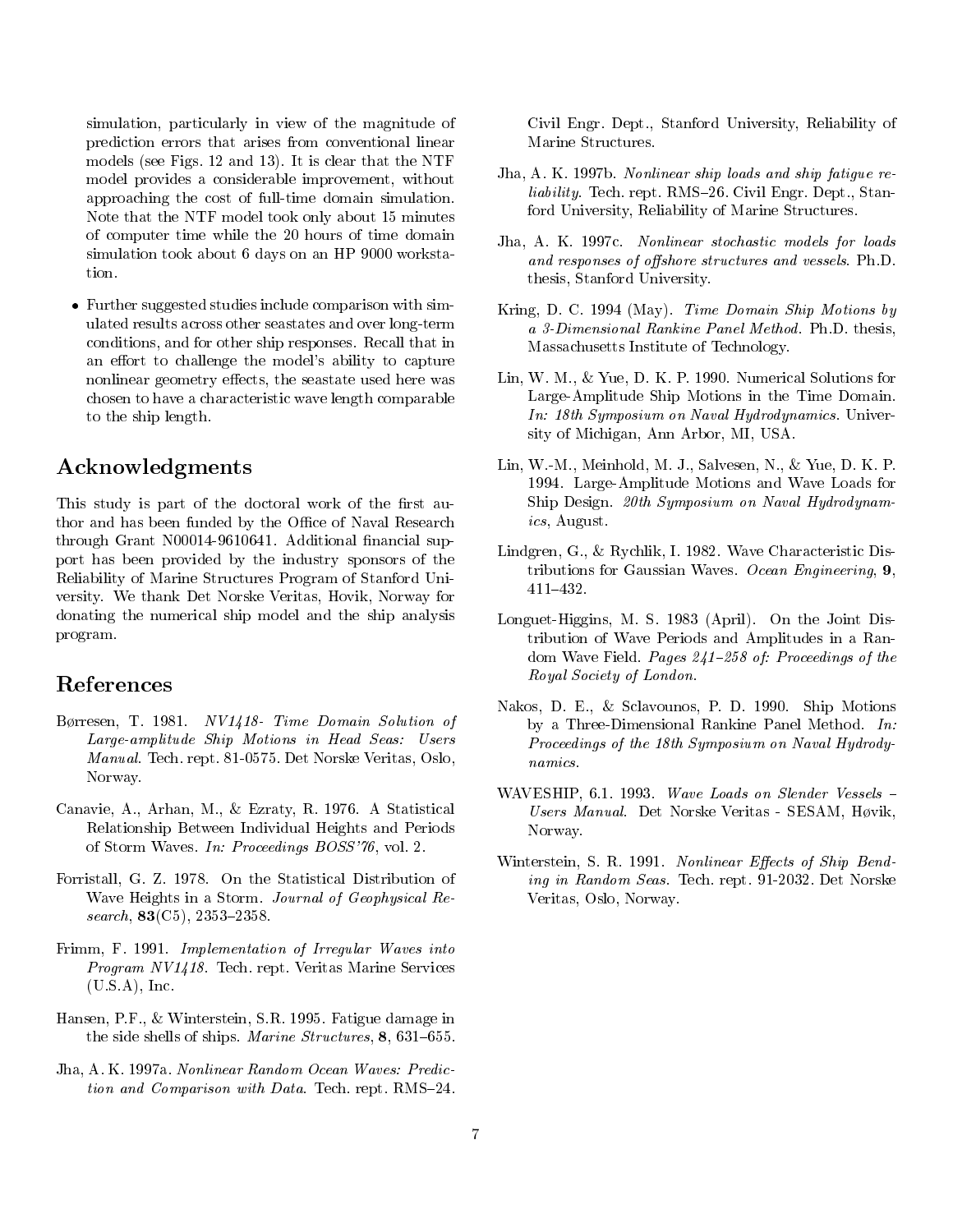

(b) Strip Model

Figure 1: Model of monohull ship that will be analyzed using strip theory



Figure 2: Linear Transfer Function for Mid-ship Bending Moment Response



Figure 3: Partial wave and response histories at mid-ship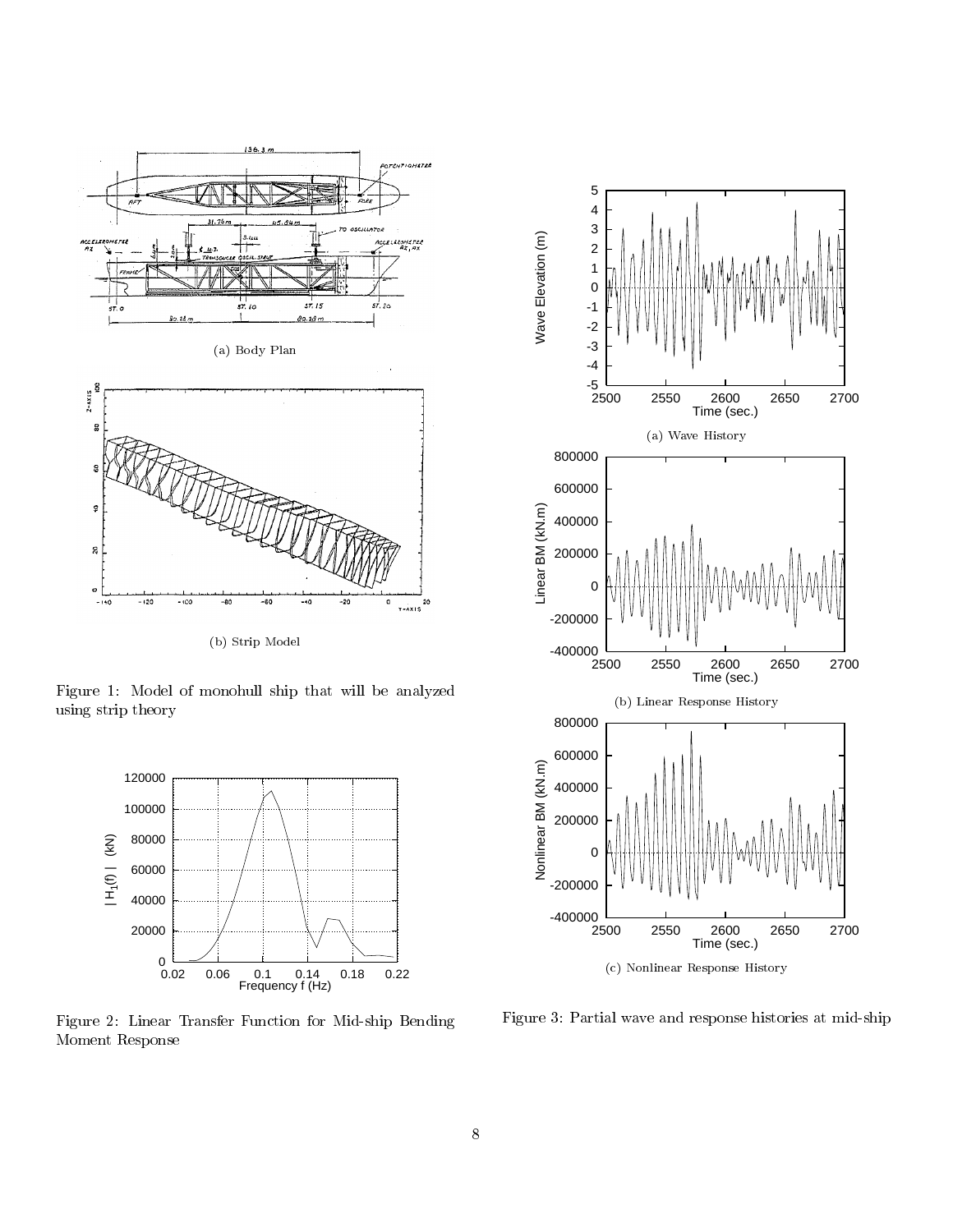

Figure 4: Comparison of fatigue damage from linear and nonlinear analysis for sag, hog and range bending moments



Figure 5: Comparison of simulated wave heights to Forristall and to Rayleigh distributions



Figure 6: Simulated wave period vs. modified Longuet-Higgins wave period



Figure 7: Wave heights and periods for the 30 waves used in the NTF model



Figure 8: Damage prediction from response to 30 selected sinusoidal waves. The single-wave cycle responses are used in this prediction.



Figure 9: Construction of Wave Triplet for NTF Load Prediction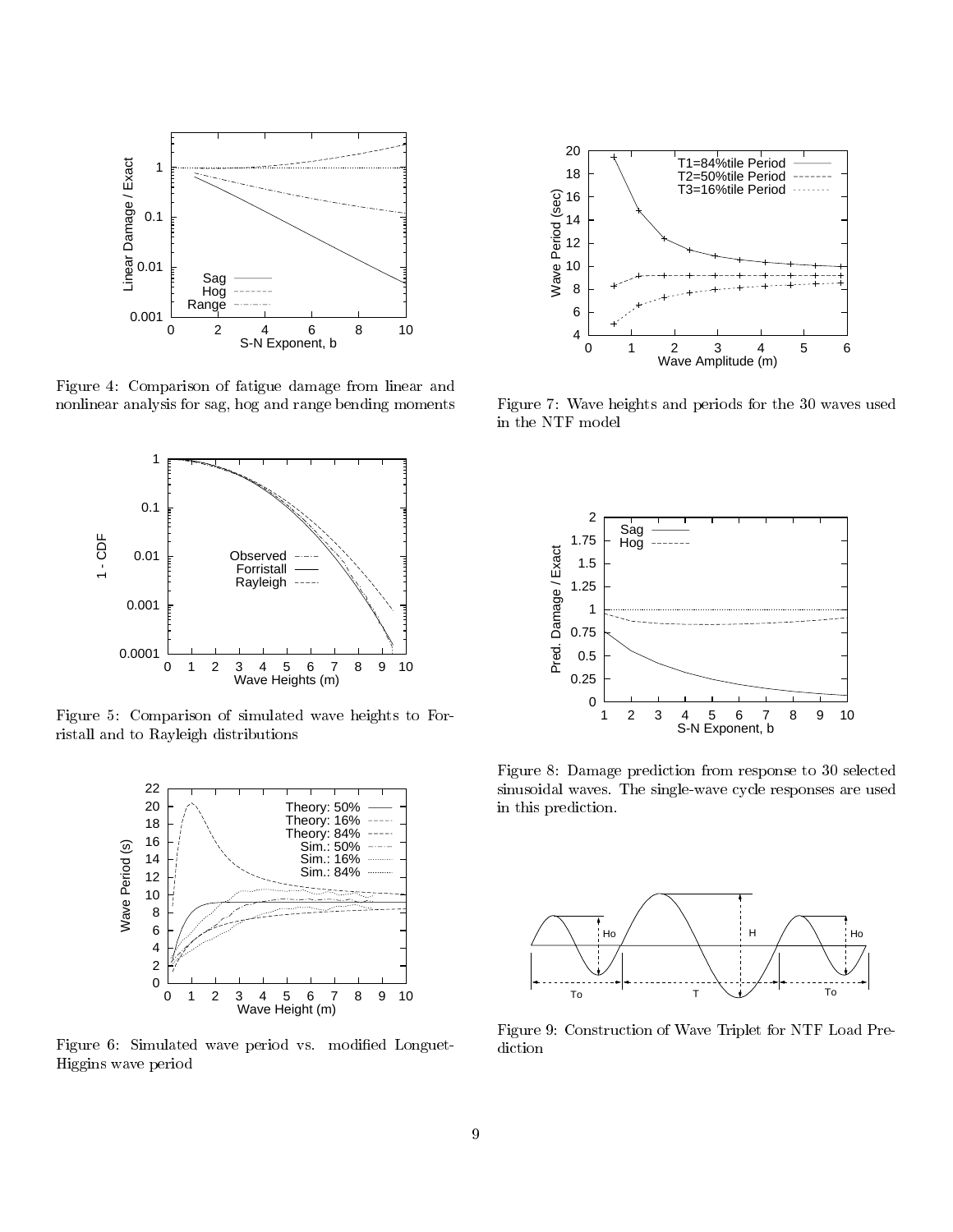

Figure 10: Relation of side wave height to middle wave height



Figure 12: Sag damage prediction from NTF method with 30 triplet waves compared to linear prediction and exact damage



Figure 11: Damage prediction from the response to 30 selected waves as in Fig. 8. Here the side waves have been assigned as "consistent triplets" rather than the regular sinusoids assigned in Fig. 8



Figure 13: Hog damage prediction from NTF method with 30 triplet waves compared to linear prediction and exact damage